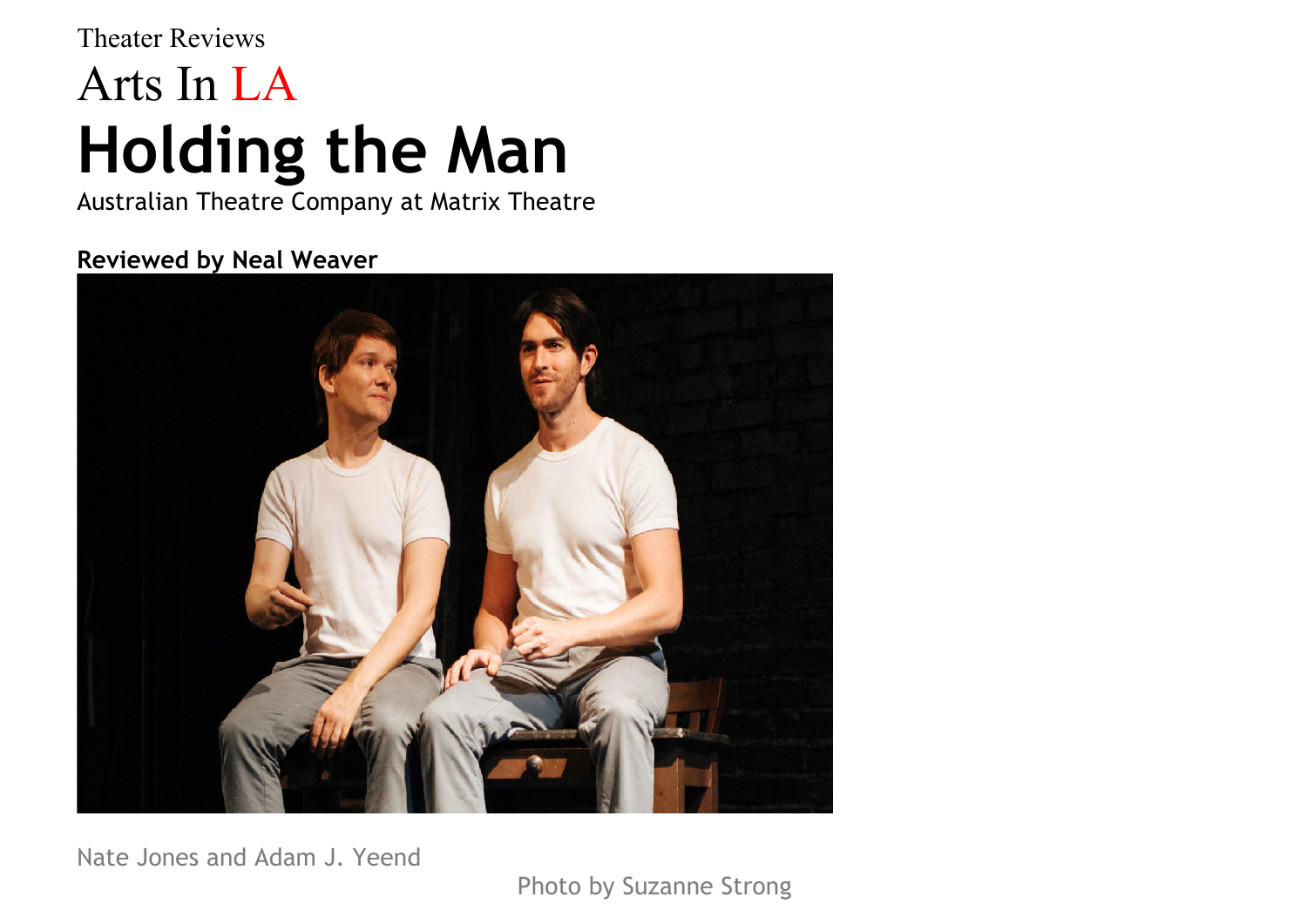The newly formed Australian Theatre Company was launched April 23 (Shakespeare's birthday) by producers Nick Hardcastle and Nate Jones, with the intention of creating opportunities for Australian actors, directors, and writers living in LA, and introducing the work of Australian writers to American audiences. (The company is quick to add that non-Australians will also be welcome.)

For its first production, it has chosen *Holding the Man*, based on the nonfiction memoir by Timothy Conigrave, deftly adapted for the stage by Tommy Murphy. The piece achieved great success at home, racking up substantial runs in Sydney, Melbourne, and Brisbane, before moving on to London's West End.

Tim (Nate Jones) is the play's central character. He's an eager-beaver gay boy, who knows exactly what he wants, even though he's only in prep school. And what he wants is the captain of his school's football team, John Caleo (Adam J. Yeend), with whom he's secretly in love. He thinks he doesn't stand a chance with John, fears rejection, and virtually goes into shock when he discovers that John reciprocates his feelings.

John seems to have no doubts about his sexual orientation—though the same can't be said of his parents, who are appalled and enraged. They do everything they can to separate the boys, including threatening to sue Tim's parents over their son's "corrupting" John. But their attempts only strengthen the boys' bond. So begins a lyrical 15-year love affair, which will survive almost everything life can throw at it.

And that's just the first act. Thus far, the play seems slightly farcical, fast-moving, and very funny, much of the comedy stemming from sharp satire of gay folkways down under—which don't seem to be that different from those in the US. (The largely gay opening-night audience reacted with hearty laughter of recognition.) But in Act 2, the piece turns darker, as the specter of AIDS raises its ugly head.

John is essentially monogamous, but Tim wants to play around. He persuades a reluctant John to agree to a "trial separation." And Tim makes maximum use of his new freedom. When the two finally decide it's time to take a test, both men are HIV positive, and Tim must face the strong probability that he has passed the disease on to John, who's developing AIDS. And at that time AIDS could not be checked.

In real life, Conigrave also succumbed to AIDS, but clung to life long enough to finish his anguished memoir, and died in a hospice shortly after it was completed. That's not included in the play but the theatre program includes photos of the real-life Tim and John, adding to the poignancy of the occasion.